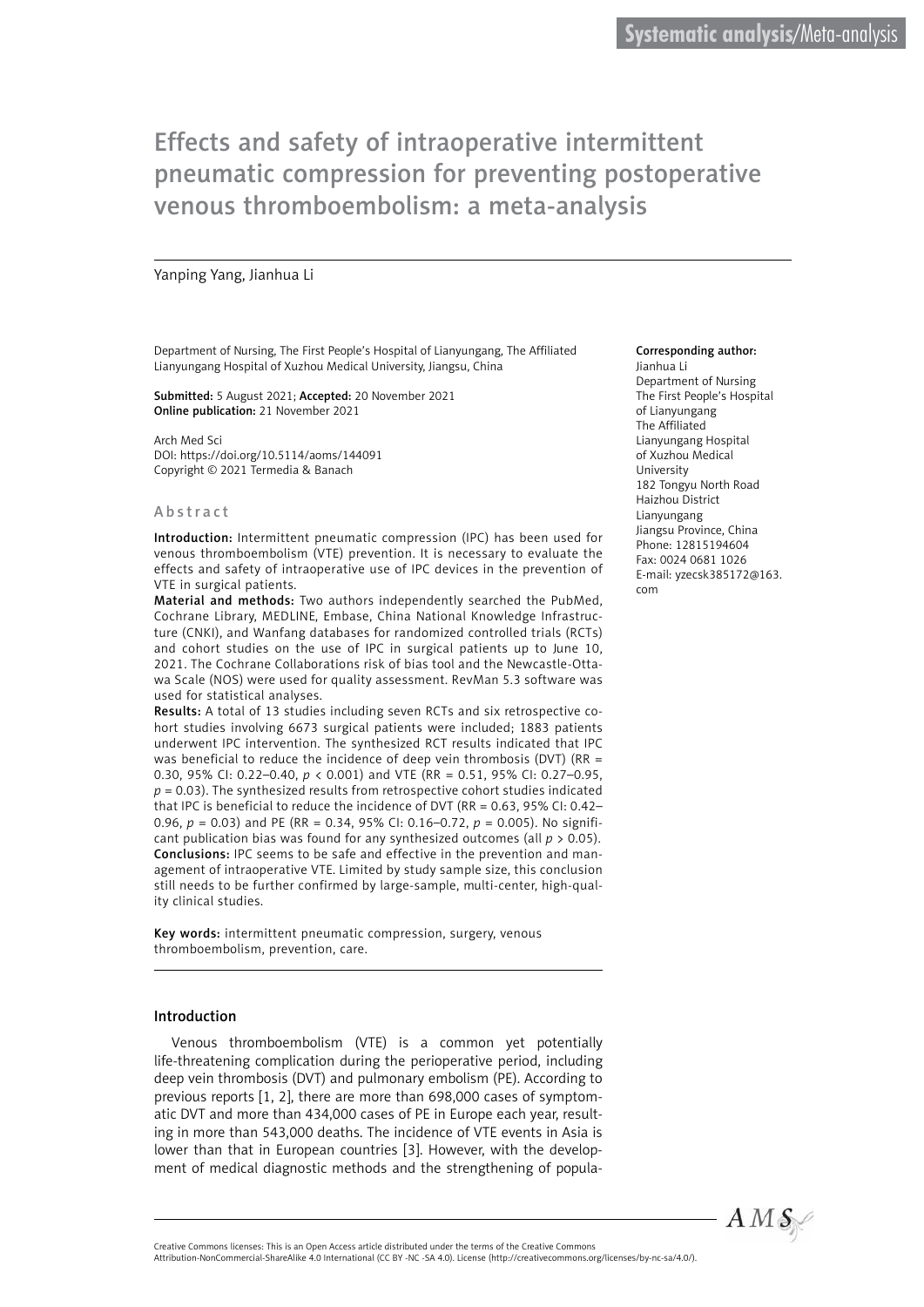tion awareness, the incidence of VTE is increasing year by year [4, 5]. When a patient presents with DVT, the main manifestations are lower extremity swelling, pain, superficial vein dilation, elevated skin temperature, and restricted activity [6]. If not diagnosed and treated in time, fatal PE may occur, manifested as chest pain, cough, and dyspnea or even death [7]. Therefore, the prevention and treatment of VTE have become a major health problem of global medical workers.

The prevention and treatment of VTE in the perioperative period is of great significance to the prognosis of surgical patients. Intermittent pneumatic compression (IPC) devices use mechanical inflation to compress the veins of the lower limbs to promote blood circulation [8]. Several clinical studies [7, 9] have shown that IPC is beneficial to reduce the occurrence of perioperative VTE, promote rapid perioperative recovery, improve the quality of life, and reduce unexpected mortality. However, IPC is currently not widely used in surgery, and due to the limited sample size and different populations, the conclusions drawn by previous studies are different and inconsistent [10, 11]. Therefore, it is necessary to evaluate the preventive effect of IPC on perioperative VTE by using the method of meta-analysis, to provide evidence-based guidelines for the prevention and treatment of VTE in patients during surgery.

#### Material and methods

We aimed to perform and report this systematic review and meta-analysis in compliance with the Preferred Reporting Items for Systematic Reviews and Meta-Analyses (PRISMA) [12].

# Study search

We searched for randomized controlled trials (RCTs) and cohort studies related to the use of IPC in surgical patients, in databases including PubMed, Cochrane Library, MEDLINE, Embase, China National Knowledge Infrastructure (CNKI), and Wanfang. The search strategies were ((intermittent pneumatic compression) OR (IPC) OR (mechanical compression)) AND (intraoperative) OR(surgery) OR (operation)) AND ((venous thrombosis) OR (thromboembolism) OR (deep vein thrombosis) OR (DVT) OR (VTE)). The search time limit is from the establishment of the database to June 10, 2021. The languages of reports were limited to Chinese and English. Additionally, we checked and reviewed the reference lists of associated RCTs and reviews to avoid missing any reports.

#### Literature inclusion and exclusion criteria

The inclusion criteria for this meta-analysis were as follows: The type of study was RCT or ret-

rospective cohort study on the application of IPC to patients undergoing surgery treatment. The populations of the study were patients  $\geq 18$  years of age. The intervention measures covered IPC and the control group, and the cycle and duration of IPC intervention were not limited. The article reported relevant outcome indicators such as the incidence of DVT and PE. The exclusion criteria for this meta-analysis were as follows: case reports, reviews, and observational studies were excluded; related data were incomplete or could not be obtained from contacting the corresponding authors of reports.

## Data extraction

Two researchers independently read and screened the literature according to the inclusion and exclusion criteria. When the opinions were inconsistent, we held a discussion to reach a consensus or the third researcher decided whether to include the study. The content of the literature extraction included the setting, population, sample size, sampling and grouping methods, intervention measures, relevant outcome indicators and research conclusions.

## Quality assessment of included studies

The Cochrane Collaborations risk of bias tool [13] was adopted by two authors independently to evaluate the quality and risk of bias of the included RCTs. Seven specific domains were examined in this tool: sequence generation, allocation concealment, blinding of participants and personnel, blinding of outcome assessment, incomplete outcome data, selective outcome reporting and other issues. Each domain was rated as low risk of bias, high risk of bias or unclear risk of bias according to the judgment criteria. Any disagreements were resolved by discussion and consensus. In addition, we used the Newcastle-Ottawa Scale (NOS) [14] to evaluate the quality of the cohort study. The scale included 8 items with a maximum score of 9 – the higher the score, the higher the quality of the study.

# Statistical analysis

All the statistical analyses were conducted with RevMan 5.3 software. In this present meta-analysis, binary outcomes were presented as Mantel-Haenszel-style risk ratios (RR) with 95% confidence intervals (CI). Continuous outcomes were reported as mean differences (MDs). A fixed-effect model was applied in the cases of homogeneity (*p*-value of  $\chi^2$  test > 0.1 and  $l^2$ < 50%), whereas a random-effect model was used in cases of obvious heterogeneity (*p*-value of χ<sup>2</sup> test< 0.1 and *I* <sup>2</sup>≥ 50%). Publication bias was evaluated using funnel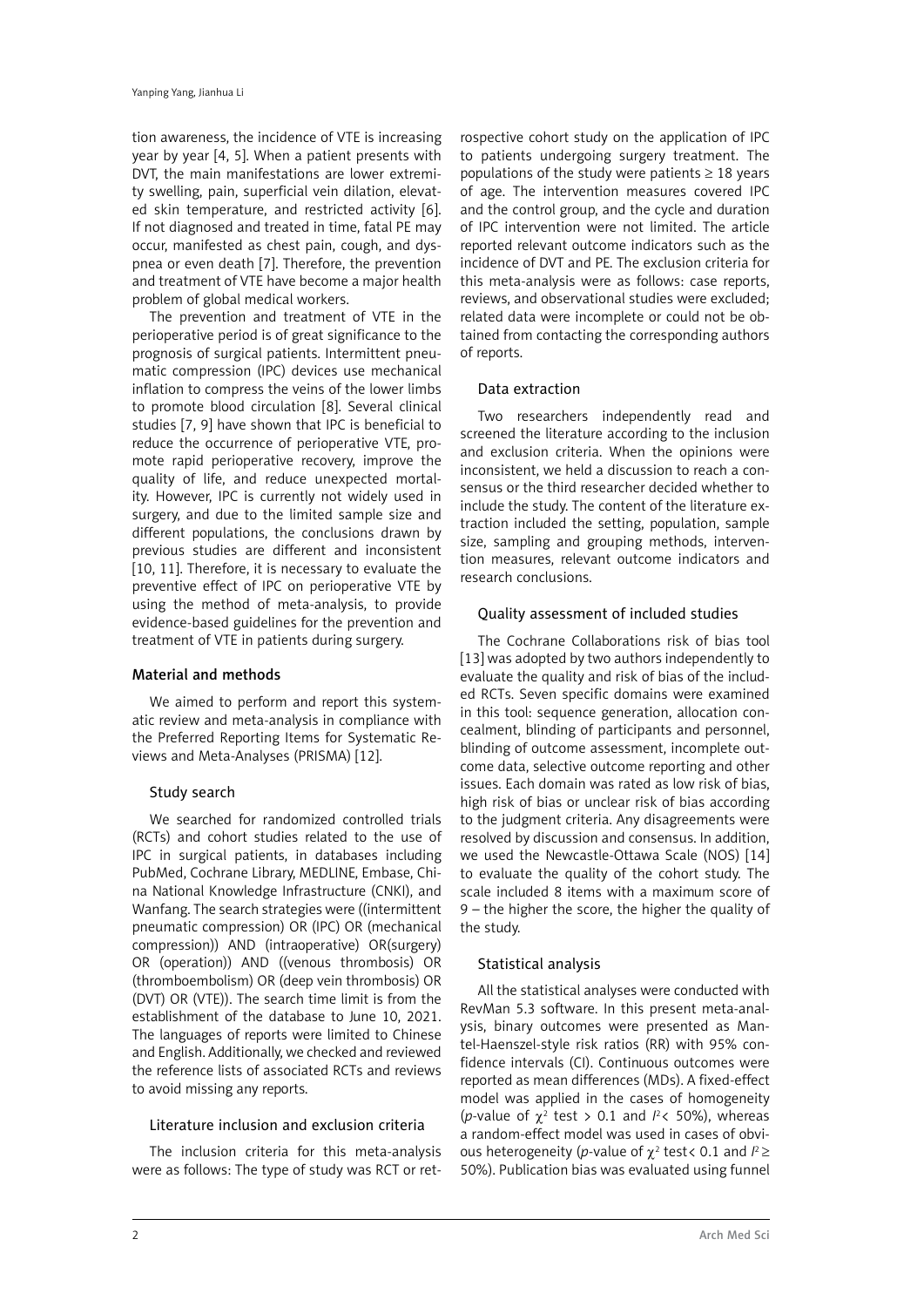plots, and asymmetry was assessed by the Egger regression test. In this study,  $p < 0.05$  was considered significant.

# Results

### Study selection

The flow chart of study selection is shown in Figure 1. The initial search identified 128 potentially relevant reports. Of these identified articles, 10 studies were excluded as duplicates. After viewing the titles and abstracts of the 118 remaining studies, the full texts of 41 reports were retrieved. Among them, 28 reports were excluded due to failure to meet the inclusion criteria. Finally, a total of 13 studies [15–27] including seven RCTs [15, 16, 21, 22, 25-27] and six retrospective cohort studies [17–20, 23, 24] were included in this meta-analysis.

## Characteristics and quality of included studies

As presented in Table I, of the 13 studies [15– 27] included in this meta-analysis, a total of 6673 surgical patients were included, and 1883 patients underwent IPC intervention. The types of surgery considered in this meta-analysis included joint replacement, neurosurgery, intracranial surgery, breast surgery, gastrointestinal surgery, and gynecological surgery. As shown in Tables II and III, the quality of the studies included in this meta-analysis were generally good. All studies described and compared baseline data such as age and gender of the two groups of patients; the baseline data between groups were relatively comparable.

# Meta-analysis

The incidence of DVT in the 7 included RCTs [15, 16, 21, 22, 25–27] reported the incidence of DVT; there was no significant heterogeneity  $(l^2 =$ 40%,  $p = 0.13$ ) and a fixed model was applied for meta-analysis. As presented in Figure 2, the synthesized outcome indicated that IPC was beneficial to reduce the incidence of DVT ( $RR = 0.30$ , 95% CI: 0.22–0.40, *p* < 0.001).

The incidence of VTE in the 5 included RCTs [15, 16, 21, 26, 27] reported the incidence of VTE; there was significant heterogeneity ( $l^2$  = 61%,  $p$  = 0.04) and a random model was applied for meta-analysis. As presented in Figure 3, the synthesized outcome indicated that IPC was beneficial to reduce the incidence of VTE (RR = 0.51, 95% CI:  $0.27-0.95, p = 0.03$ .

The incidence of DVT in the 6 included retrospective cohort studies [17–21, 23, 24] reported the incidence of DVT; there was no significant heterogeneity ( $l^2$  = 28%,  $p$  = 0.23) and a fixed mod-



el was applied for meta-analysis. As presented in Figure 4, the synthesized outcome indicated that IPC was beneficial to reduce the incidence of DVT (RR = 0.63, 95% CI: 0.42–0.96, *p* = 0.03).

The incidence of PE in the 3 included retrospective cohort studies [18–20] reported the incidence of PE; there was no significant heterogeneity  $(1^2 = 0\%, p = 0.89)$  and a fixed model was applied for meta-analysis. As presented in Figure 5, the synthesized outcome indicated that IPC was beneficial to reduce the incidence of PE (RR =  $0.34$ , 95% CI: 0.16–0.72, *p* = 0.005).

# Publication bias

As presented in Figure 6, the dots were evenly distributed in the funnel plots for synthesized outcomes, and Egger regression tests indicated that there was no significant publication bias for all synthesized outcomes (all *p* > 0.05).

# **Discussions**

IPC is currently one of the most widely used VTE physical preventive devices in clinical practice. Although it has been continuously studied in recent years, clinical medical staff still have doubts about its effectiveness and safety [28, 29]. Therefore, it is necessary to further update the evidence regarding the effectiveness and safety of IPC to guide the clinical practice. The results of this meta-analysis have shown that IPC is effec-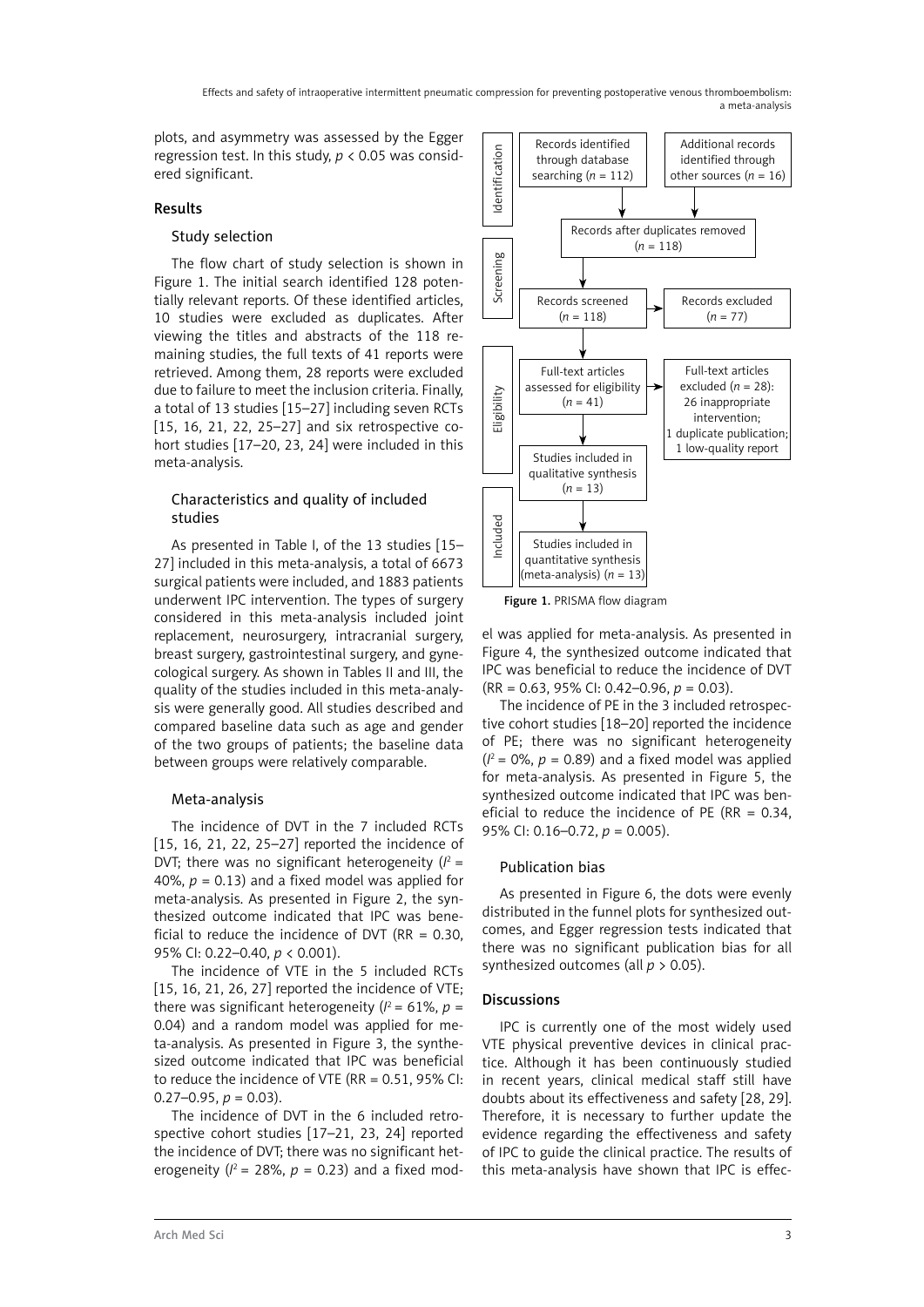| Study             | Country | Population                                                                                       | esign<br>Study d              |               | Sample size      |                                            |                         | Intervention                                                                                                                                                      | <b>Outcomes</b>                              |
|-------------------|---------|--------------------------------------------------------------------------------------------------|-------------------------------|---------------|------------------|--------------------------------------------|-------------------------|-------------------------------------------------------------------------------------------------------------------------------------------------------------------|----------------------------------------------|
|                   |         |                                                                                                  |                               | dnong<br>일    | Control<br>dnong | IPC group                                  | Control<br>group        | Duration                                                                                                                                                          |                                              |
| Ebeling<br>2018   | Germany | GBM                                                                                              | cohort study<br>Retrospective | 75            | 78               | GCS<br>$\overline{P}C$ +                   | GCS                     | IPC/GCS: Before the operation starts to the time<br>patients could get out of bed                                                                                 | DVT, PE                                      |
| Eisenring<br>2013 | USA     | Meningeal tumor<br>surgery                                                                       | cohort study<br>Retrospective | 242           | 482              | IPC + GCS                                  | GCS                     | IPC/GCS: Before the operation starts to the time<br>patients could get out of bed                                                                                 | DVT, PE, death                               |
| Frisius<br>2015   | Germany | Neurosurgery                                                                                     | cohort study<br>Retrospective | 86            | 121              | $PCC + GCS$                                | GCS                     | IPC/GCS: Before the operation starts to the time<br>patients could get out of bed                                                                                 | DVT, PE                                      |
| Gao 2012          | China   | Gynecological surgery                                                                            | RCT                           | 52            | 54               | $PC + GCS$                                 | GCS                     | IPC: Intraoperative and postoperative time that<br>GCS: Before the operation starts to the time<br>patients could get out of bed<br>patients could get out of bed | APTT, TT, D-D<br>DVT, PLT, PT,               |
| Gao 2018          | China   | Breast cancer surgery                                                                            | RCT                           | 127           | 124              | PC + GCS<br>ن<br>ا                         | control<br><b>Black</b> | IPC: After successful anesthesia to 48 h after surgery<br>GCS: Before operation to 48 hours after operation                                                       | APTT, TT, D, D<br>DVT, PLT, PT,              |
| 2019<br>Miao      | China   | gastrointestinal tumor<br>Laparoscopic<br>surgery                                                | Retrospective cohort study    | 100           | 100              | $\mathbf{r}$                               | GCS                     | IPC/GCS: Before the operation starts to the time<br>patients could get out of bed                                                                                 | DVT, PT, APTT                                |
| 2018<br>Prell     | Germany | Neurosurgery                                                                                     | RCT                           | $\frac{1}{4}$ | 53               | $PCC + GCS$                                | GCS                     | IPC: Before the intraoperative fixed position to the<br>GCS: Before the operation to the 5th day after the<br>end of the operation<br>operation                   | DVT, PE                                      |
| Sang<br>2018      | China   | Gynecological surgery                                                                            | RCT                           | 153           | 159              | $PC + GCS$                                 | GCS                     | IPC: Before the start of the operation to 24 h after<br>GCS: Before the operation starts to the time<br>patients could get out of bed<br>the operation            | DVT, PE                                      |
| 2018<br>Tyagi     | USA     | TKA, THA                                                                                         | Retrospective cohort study    | 390           | 2989             | $\mathop{\underline{\mathsf{P}}}\nolimits$ | control<br><b>Black</b> | During the surgery                                                                                                                                                | VTE                                          |
| Wang<br>2018      | China   | TKA, THA, HFS                                                                                    | cohort study<br>Retrospective | 51            | $\overline{6}$   | $PCC + GCS$                                | GCS                     | IPC/GCS: Before the operation starts to the time<br>patients could get out of bed                                                                                 | DVT, femoral<br>vein MBVF,<br>PVBF, BFV      |
| Wang<br>2019      | China   | surgery (VATS) lobectomy.<br>assisted thoracoscopic<br>Lung cancer patients<br>undergoing video- | یخ                            | 246           | 249              | $\subseteq$                                | control<br><b>Black</b> | After induction of anesthesia and before patient<br>positioning.                                                                                                  | velocity of the<br>femoral vein<br>DVT, Flow |
| Zhao<br>2015      | China   | TKA, THA                                                                                         | RCT                           | 200           | 200              | $\mathsf{P}\mathsf{C}$                     | control<br><b>Black</b> | IPC: After successful anesthesia to the skin<br>disinfection                                                                                                      | DVT, PE                                      |
| Zhu 2019          | China   | TKA, THA                                                                                         | یخ                            | 120           | 120              | IPC + GCS                                  | GCS                     | IPC/GCS: Before the operation starts to the time<br>patients could get out of bed                                                                                 | DVT, D-D                                     |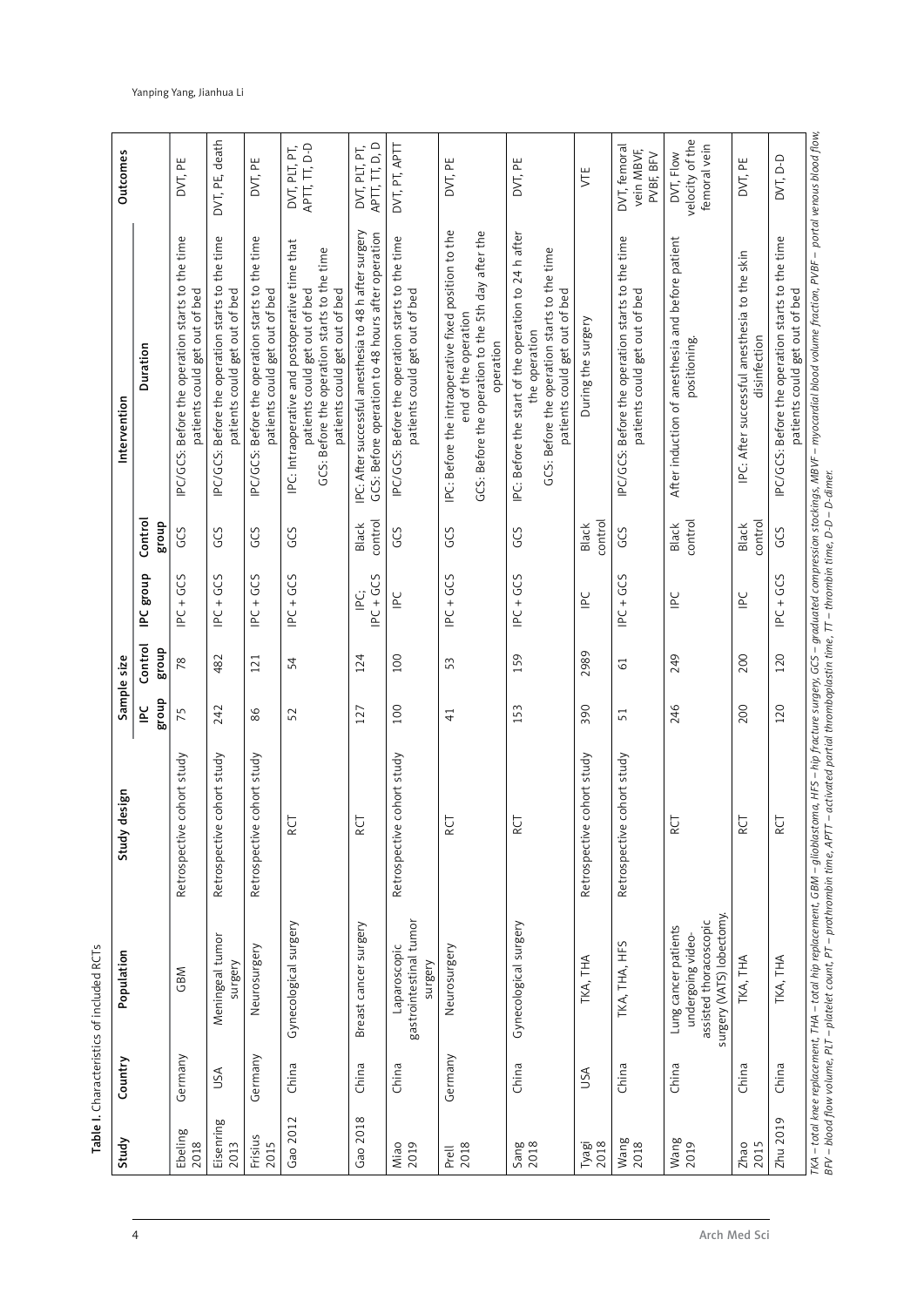| <b>RCT</b> | Sequence<br>generation | Allocation<br>concealment | Blinding of par-<br>ticipants and<br>personnel | <b>Blinding</b><br>of outcome<br>assessment | Incomplete<br>outcome<br>data | Selective<br>outcome<br>reporting | Other<br>bias |
|------------|------------------------|---------------------------|------------------------------------------------|---------------------------------------------|-------------------------------|-----------------------------------|---------------|
| Gao        | Low risk               | Unclear risk              | High risk of bias                              | Unclear risk                                | Low risk                      | Low risk                          | Low risk      |
| 2012       | of bias                | of bias                   |                                                | of bias                                     | of bias                       | of bias                           | of bias       |
| Gao        | Low risk               | Unclear risk              | High risk                                      | Unclear risk                                | Low risk                      | Low risk                          | Low risk      |
| 2018       | of bias                | of bias                   | of bias                                        | of bias                                     | of bias                       | of bias                           | of bias       |
| Prell      | Unclear risk           | Unclear risk              | High risk                                      | Unclear risk                                | Low risk                      | Low risk                          | Low risk      |
| 2018       | of bias                | of bias                   | of bias                                        | of bias                                     | of bias                       | of bias                           | of bias       |
| Sang       | Low risk               | Unclear risk              | High risk                                      | Unclear risk                                | Low risk                      | Low risk                          | Low risk      |
| 2018       | of bias                | of bias                   | of bias                                        | of bias                                     | of bias                       | of bias                           | of bias       |
| Wang       | Low risk               | Low risk                  | High risk                                      | Unclear risk                                | Low risk                      | Low risk                          | Low risk      |
| 2019       | of bias                | of bias                   | of bias                                        | of bias                                     | of bias                       | of bias                           | of bias       |
| Zhao       | Unclear risk           | Unclear risk              | High risk                                      | Unclear risk                                | Low risk                      | Low risk                          | Low risk      |
| 2015       | of bias                | of bias                   | of bias                                        | of bias                                     | of bias                       | of bias                           | of bias       |
| Zhu        | Low risk               | Unclear risk              | High risk                                      | Unclear risk                                | Low risk                      | Low risk                          | Low risk      |
| 2019       | of bias                | of bias                   | of bias                                        | of bias                                     | of bias                       | of bias                           | of bias       |

#### Table II. Quality assessment of included RCTs

Table III. NOS quality evaluation of included retrospective cohort study

| Study             | Repre-<br>senta-<br>tiveness<br>of<br>exposure<br>cohort | Selec-<br>tion of<br>non-ex-<br>posed<br>cohort | Confir-<br>mation of<br>exposure | No<br>disease<br>before<br>inclusion | Compara-<br>bility of<br>exposed<br>cohort<br>and<br>non-ex-<br>posed<br>cohort | Method<br>of mea-<br>suring<br>results | Fol-<br>low-up<br>time | Com-<br>pleteness<br>of fol-<br>low-up | Total<br>score |
|-------------------|----------------------------------------------------------|-------------------------------------------------|----------------------------------|--------------------------------------|---------------------------------------------------------------------------------|----------------------------------------|------------------------|----------------------------------------|----------------|
| Ebeling<br>2018   | $\mathbf{1}$                                             | $\mathbf{1}$                                    | $\mathbf{1}$                     | $\mathbf{1}$                         | $\mathbf{1}$                                                                    | $\mathbf{1}$                           | $\mathbf{1}$           | $\mathbf{1}$                           | 8              |
| Eisenring<br>2013 | $\mathbf{1}$                                             | $\mathbf{1}$                                    | $\mathbf{1}$                     | $\mathbf{1}$                         | $\overline{2}$                                                                  | $\mathbf{1}$                           | $\mathbf{1}$           | $\mathbf{1}$                           | 9              |
| Frisius<br>2015   | $\mathbf{1}$                                             | 1                                               | 1                                | $\mathbf 0$                          | $\mathbf{1}$                                                                    | $\mathbf 0$                            | $\mathbf{1}$           | 1                                      | 6              |
| Miao<br>2019      | $\mathbf{1}$                                             | $\mathbf{1}$                                    | 1                                | $\mathbf{1}$                         | $\mathbf{1}$                                                                    | $\mathbf{1}$                           | $\mathbf{0}$           | 1                                      | $\overline{7}$ |
| Tyagi<br>2018     | $\mathbf{1}$                                             | 1                                               | 1                                | $\mathbf{1}$                         | $\mathbf{1}$                                                                    | $\mathbf{1}$                           | 1                      | 1                                      | 8              |
| Wang<br>2018      | $\mathbf{1}$                                             | $\mathbf{1}$                                    | 1                                | $\mathbf{1}$                         | $\overline{2}$                                                                  | $\mathbf{1}$                           | 1                      | 1                                      | 9              |

| Study                                                          | IPC group |       | Control group         |       | Weight | Risk ratio M-H,     | Risk ratio M-H, |                     |  |                         |     |
|----------------------------------------------------------------|-----------|-------|-----------------------|-------|--------|---------------------|-----------------|---------------------|--|-------------------------|-----|
| or subgroup                                                    | Events    | Total | Events                | Total | $(\%)$ | fixed, 95% CI       |                 |                     |  | fixed, 95% CI           |     |
| Gao 2012                                                       | 5         | 52    | 14                    | 54    | 7.6    | 0.37 [0.14, 0.96]   |                 |                     |  |                         |     |
| Gao 2018                                                       | 4         | 127   | 15                    | 124   | 8.4    | $0.26$ [0.09, 0.76] |                 |                     |  |                         |     |
| <b>Prell 2018</b>                                              | 3         | 41    | 14                    | 53    | 6.8    | $0.28$ [0.09, 0.90] |                 |                     |  |                         |     |
| <b>Sang 2018</b>                                               | 12        | 309   | 20                    | 316   | 11.0   | $0.61$ [0.31, 1.23] |                 |                     |  |                         |     |
| <b>Wang 2019</b>                                               | 2         | 246   | 36                    | 249   | 19.9   | $0.06$ [0.01, 0.23] |                 |                     |  |                         |     |
| Zhao 2015                                                      | 19        | 200   | 60                    | 200   | 33.4   | $0.32$ [0.20, 0.51] |                 |                     |  |                         |     |
| Zhu 2019                                                       | 8         | 120   | 23                    | 120   | 12.8   | $0.35$ [0.16, 0.75] |                 |                     |  |                         |     |
| Total (95% CI)<br>1095<br>1116                                 |           | 100.0 | $0.30$ $[0.22, 0.40]$ |       |        |                     |                 |                     |  |                         |     |
| Total events                                                   | 53        |       | 182                   |       |        |                     |                 |                     |  |                         |     |
| Heterogeneity: $\chi^2$ = 9.95, df = 6 (p = 0.13); $l^2$ = 40% |           |       |                       |       |        |                     |                 |                     |  |                         |     |
| Test for overall effect: $Z = 8.14$ ( $p < 0.00001$ )          |           |       |                       |       |        |                     | 0.01            | 0.1                 |  | 10                      | 100 |
|                                                                |           |       |                       |       |        |                     |                 | Favours [IPC group] |  | Favours [Control group] |     |

Figure 2. Forest plot for incidence of DVT in the included RCTs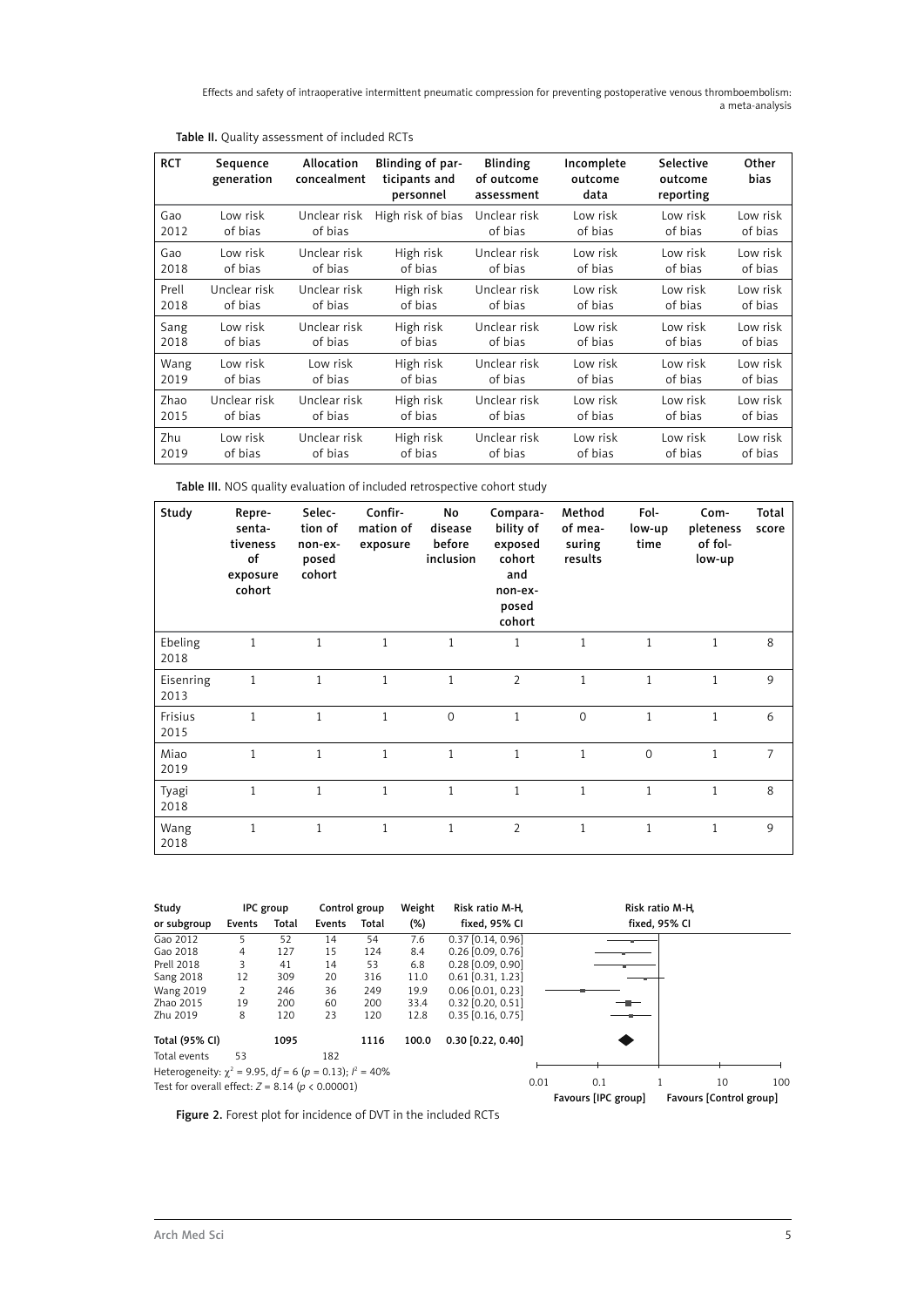| Study                                                                            |        | IPC group | Control group |       | Weight | Risk ratio M-H,     |      |                     | Risk ratio M-H, |                         |    |
|----------------------------------------------------------------------------------|--------|-----------|---------------|-------|--------|---------------------|------|---------------------|-----------------|-------------------------|----|
| or subgroup                                                                      | Events | Total     | Events        | Total | $(\%)$ | random, 95% CI      |      |                     | random, 95% CI  |                         |    |
| Gao 2012                                                                         | 5      | 52        | 14            | 54    | 19.0   | $0.37$ [0.14, 0.96] |      |                     |                 |                         |    |
| Gao 2018                                                                         | 4      | 127       | 15            | 124   | 16.9   | $0.26$ [0.09, 0.76] |      |                     |                 |                         |    |
| <b>Prell 2018</b>                                                                | 3      | 41        | 14            | 53    | 15.3   | $0.28$ [0.09, 0.90] |      |                     |                 |                         |    |
| <b>Sang 2018</b>                                                                 | 12     | 309       | 20            | 316   | 23.8   | $0.61$ [0.31, 1.23] |      |                     |                 |                         |    |
| Zhao 2015                                                                        | 19     | 200       | 15            | 200   | 24.9   | 1.27 [0.66, 2.42]   |      |                     |                 |                         |    |
| Total (95% CI)                                                                   |        | 729       |               | 747   | 100.0  | $0.51$ [0.27, 0.95] |      |                     |                 |                         |    |
| Total events                                                                     | 43     |           | 78            |       |        |                     |      |                     |                 |                         |    |
| Heterogeneity: $\tau^2$ = 0.30; $\chi^2$ = 10.13, df = 4 (p = 0.04); $l^2$ = 61% |        |           |               |       |        |                     |      |                     |                 |                         |    |
|                                                                                  |        |           |               |       |        |                     | 0.05 | 0.2                 |                 | 5                       | 20 |
| Test for overall effect: $Z = 2.11$ ( $p = 0.03$ )                               |        |           |               |       |        |                     |      | Favours [IPC group] |                 | Favours [Control group] |    |

Figure 3. Forest plot for incidence of VTE in the included RCTs



Figure 4. Forest plot for incidence of DVT in the included retrospective cohort studies



Figure 5. Forest plot for incidence of PE in the included retrospective cohort studies

tive to reduce the risk of DVT, VTE and PE in patients undergoing surgery.

Venous congestion, hypercoagulable state and vascular endothelial injury are recognized as the three major factors for the occurrence of VTE [30]. Surgical patients need to be immobilized for a long time. Surgical injury, the use of drugs such as anesthesia, muscle relaxation, and sedation during the operation put the patient in a highrisk state of thrombosis. Furthermore, intraoperative blood transfusion, hypothermia, laparoscopic pneumoperitoneum, lithotomy and the lying position greatly increase the risk of VTE [31, 32]. IPC is an effective method of thrombosis prevention, which can increase muscle contraction, promote lymphatic and venous blood circulation, and prevent partial accumulation of coagulation factors, thereby effectively preventing the occurrence of VTE. Both IPC and GCS are effective physical prevention methods for DVT [33–35]. Graduated compression stockings (GCS) are designed according to the principle of sequential decompression [36, 37]. The pressure at the ankle is the highest,

and it gradually decreases upwards along the legs, squeezing the veins of the lower extremities, speeding up the return of blood to the heart from the veins of the lower extremities, and reducing blood stasis to prevent dilation of the venous lumen [38, 39]. IPC mainly simulates the contraction and relaxation of lower extremity muscles through intermittent inflation and compression, and squeezes the veins of the lower extremities, thereby speeding up the blood flow of the veins of the lower extremities, avoiding blood pooling in the veins of the lower extremities, promoting venous blood return to the heart, and protecting the function of the venous valve, to achieve the purpose of preventing the occurrence of DVT [40–42].

With the aging of the population, the number of people at high risk of clinical VTE has increased sharply [43]. Therefore, IPC is often used in combination with drugs in order to improve safety. With the widespread use of drugs in clinics, bleeding has become a major clinical concern. This meta-analysis was unable to analyze the bleeding risk of IPC due to the lack of included data. Compared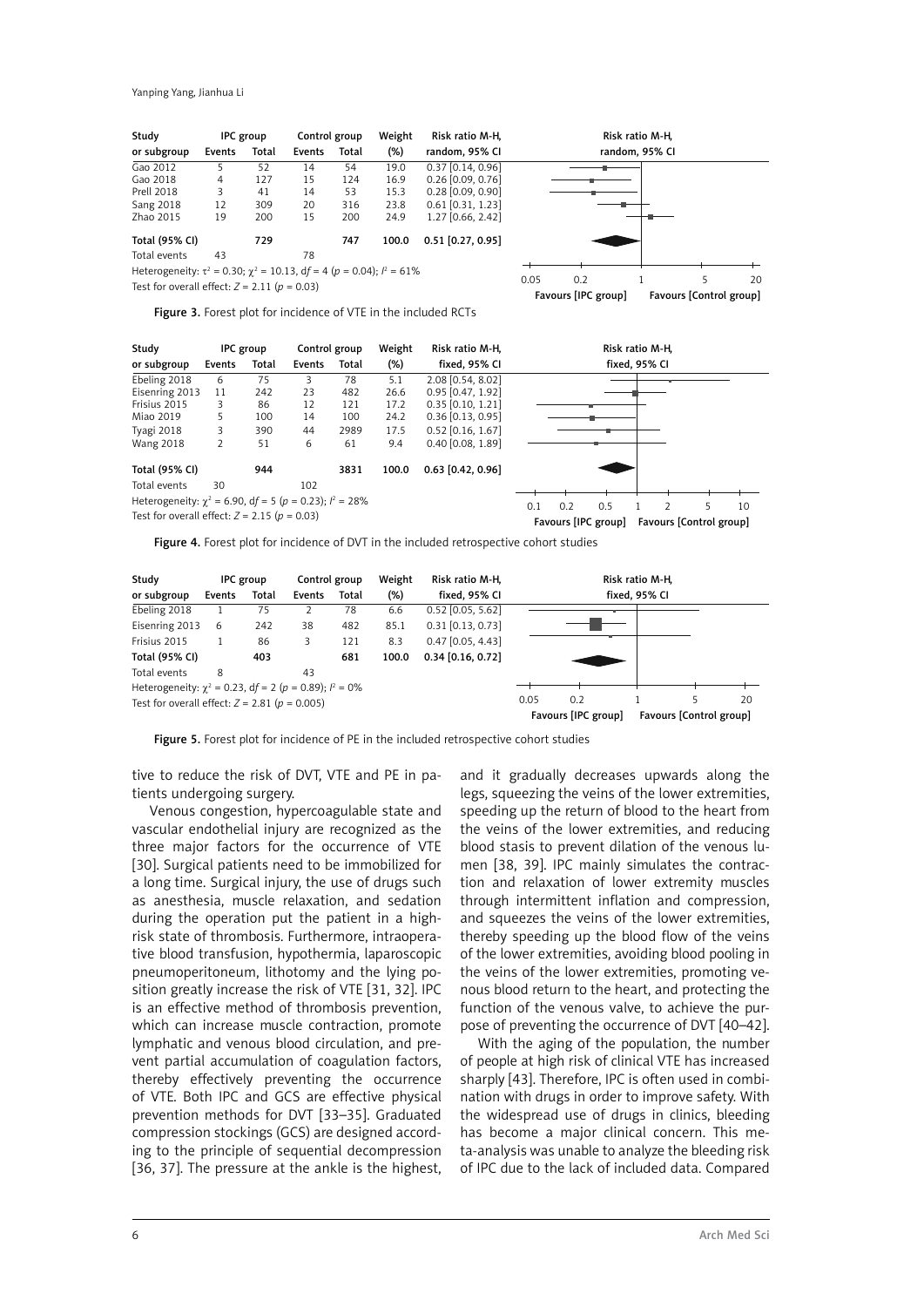

Figure 6. Funnel plots for synthesized outcomes:  $A$  – Funnel plot for the incidence of DVT in the included RCTs, B – Funnel plot for the incidence of VTE in the included RCTs, C – Funnel plot for the incidence of DVT in the included retrospective cohort studies, D – Funnel plot for the incidence of PE in the included retrospective cohort studies

with anticoagulants in previous studies [44, 45], IPC can reduce the incidence of bleeding events, but it is not yet possible to draw a certain conclusion on the incidence of major bleeding events and mortality [46]. This may be related to the insufficient number of studies and the different anticoagulants used in the research. Compared with IPC alone, studies have shown that IPC combined with low molecular weight heparin (LMWH) can reduce the incidence of bleeding events. The IPC combined anticoagulant group and the anticoagulant group alone cannot enable a certain conclusion to be drawn on the incidence of bleeding and major bleeding events [47]. It may be related to the heterogeneity between the studies and the insufficient number of studies. Therefore, the safety of use is subject to further analysis in follow-up research.

The results of previous studies [18, 48] are different from the results of this study, showing that intraoperative use of IPC will increase the incidence of postoperative DVT. The result may be due to the small sample size and the high risk of DVT in neurosurgery patients. Even if preventive measures are applied, the risk of DVT is still very high. Ultrasound is generally performed when the patient has symptoms after surgery, but a study

[49] showed that more than 50% of DVTs are invisible and asymptomatic. The reports included in this study come from different populations, and there is a certain degree of heterogeneity in the results, and most included studies did not assess the risk level of VTE during the operation before the preventive measures were given, and there may be insufficient prevention of high-risk patients. All these factors suggest that relevant specialized research is needed in the future to further confirm the effect of intraoperative IPC in surgical patients. At the same time, it is necessary to explore or develop intraoperative VTE risk assessment tools to provide a more scientific basis for the prevention of intraoperative VTE.

Several limitations in this present meta-analysis should be considered. Firstly, the literature included in this study comes from different populations, and there is a certain degree of heterogeneity in the results, and most included studies did not assess the risk level of VTE during the operation before the preventive measures were given, and there may be insufficient prevention of high-risk patients. Secondly, we could not perform subgroup analysis based on the types of surgical procedures limited by collected data; relevant specialized studies are needed in the future to further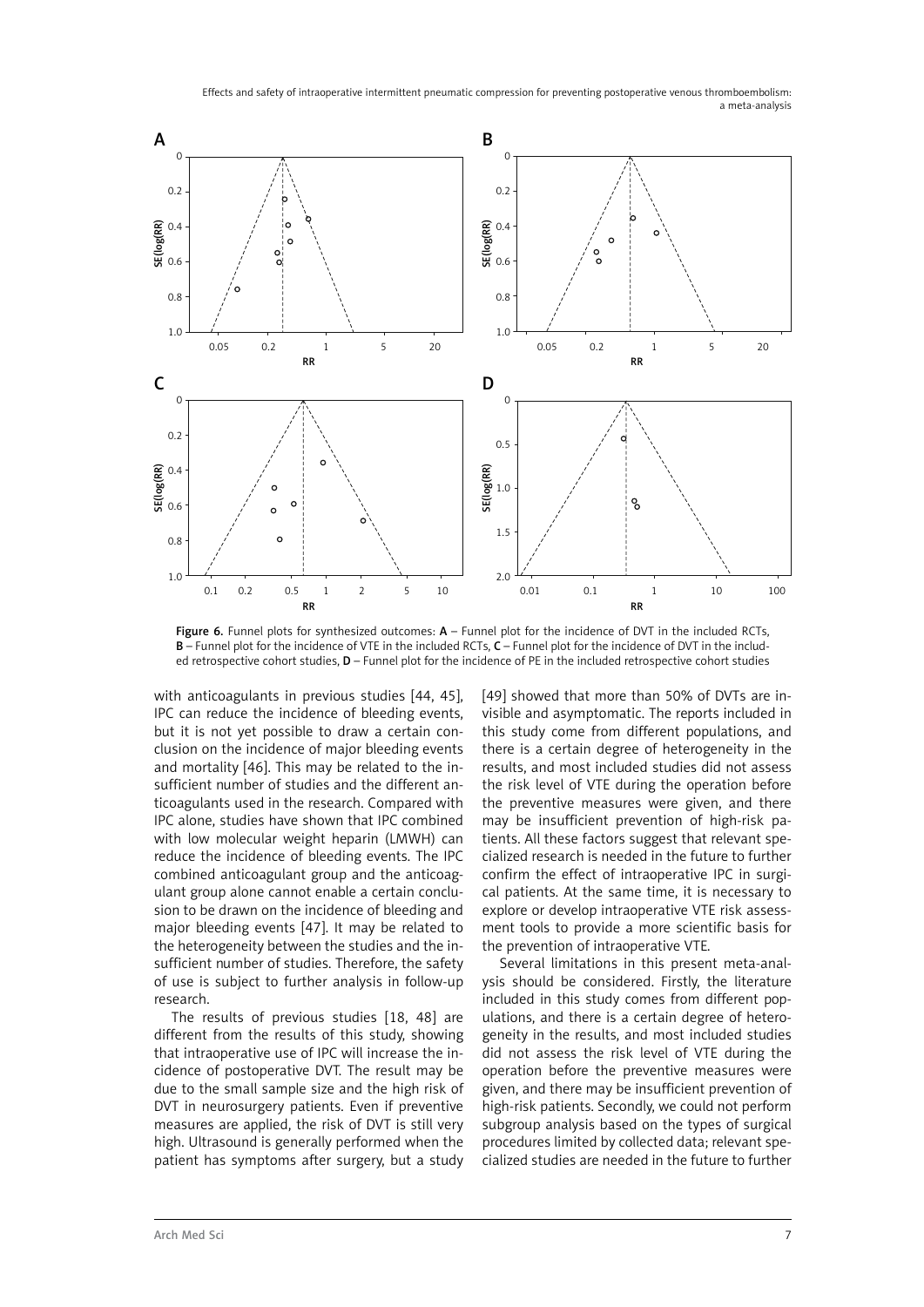confirm the effect of intraoperative IPC in surgical patients. Also, it is necessary to explore or develop intraoperative VTE risk assessment tools to provide a more scientific basis for the prevention of intraoperative VTE.

In conclusion, the results of this meta-analysis have shown that intraoperative IPC can effectively reduce the incidence of postoperative VTE, and it is worthy of promotion and use in clinical surgery. In view of the relatively small number of RCTs at present and certain clinical heterogeneity in the research population, interventions, and outcome indicators in this meta-analysis, the effectiveness and safety of IPC in surgery still need to be confirmed by multi-center and large-sample clinical studies, to provide reliable evidence-based guidelines for the preventions and management of VTE in surgical patients.

#### Conflict of interest

The authors declare no conflict of interest.

#### R e f e r e n c e s

- 1. Hasan SS, Sunter W, Ahmed N, Dawoud D, Zaidi STR. Venous thromboembolism prophylaxis in patients undergoing knee replacements: comparison of real-world outcomes. Int J Clin Pharm 2021; 43: 621-8.
- 2. Gunning AC, Maier RV, de Rooij D, Leenen LPH, Hietbrink F. Venous thromboembolism (VTE) prophylaxis in severely injured patients: an international comparative assessment. Eur J Trauma Emerg Surg 2021; 47: 137-43.
- 3. Obi AT, Barnes GD, Napolitano LM, Henke PK, Wakefield TW. Venous thrombosis epidemiology, pathophysiology, and anticoagulant therapies and trials in severe acute respiratory syndrome coronavirus 2 infection. J Vasc Surg Venous Lymphat Disord 2021; 9: 23-35.
- 4. Kyriakoulis KG, Kokkinidis DG, Kyprianou IA, et al. Venous thromboembolism in the era of COVID-19. Phlebology 2021; 36: 91-9.
- 5. Danwang C, Bigna JJ, Awana AP, Nzalie RN, Robert A. Global epidemiology of venous thromboembolism in people with active tuberculosis: a systematic review and meta-analysis. J Thromb Thrombolysis 2021; 51: 502-12.
- 6. Manolis AS, Manolis TA, Manolis AA, Papatheou D, Melita H. COVID-19 infection: viral macro- and micro-vascular coagulopathy and thromboembolism/prophylactic and therapeutic management. J Cardiovasc Pharmacol Ther 2021; 26: 12-24.
- 7. Yao Y, Xu Q. Progress in the study of cancer-associated venous thromboembolism. Vascular 2021; 29: 408-14.
- 8. Chibbaro S, Cebula H, Todeschi J, et al. Evolution of prophylaxis protocols for venous thromboembolism in neurosurgery: results from a prospective comparative study on low-molecular-weight heparin, elastic stockings, and intermittent pneumatic compression devices. World Neurosurg 2018; 109: e510-6.
- 9. Lobastov K, Sautina E, Alencheva E, et al. Intermittent pneumatic compression in addition to standard prophylaxis of postoperative venous thromboembolism in extremely high-risk patients (IPC SUPER): a randomized controlled trial. Ann Surg 2021; 274: 63-9.
- 10. Zhou J, Li L, Zhen JH, Yan J. Current prophylaxis and treatment of venous thromboembolism in intensive care units of 41 tertiary hospitals of Zhejiang Province. Zhonghua Nei Ke Za Zhi 2021; 60: 139-42.
- 11. Gomes ET, Assuncao MCT, Lins EM, Puschel VAA. Nursing in mechanical prevention of venous thromboembolism in surgical patients. Rev Esc Enferm USP 2021; 55: e03738.
- 12. Liberati A, Altman DG, Tetzlaff J, et al. The PRISMA statement for reporting systematic reviews and meta-analyses of studies that evaluate healthcare interventions: explanation and elaboration. BMJ 2009; 339: b2700.
- 13. Higgins JP, Altman DG, Gotzsche PC, et al. The Cochrane Collaboration's tool for assessing risk of bias in randomised trials. BMJ 2011; 343: d5928.
- 14. Lo CK, Mertz D, Loeb M. Newcastle-Ottawa Scale: comparing reviewers' to authors' assessments. BMC Med Res Methodol 2014; 14: 45.
- 15. Prell J, Schenk G, Taute BM, et al. Reduced risk of venous thromboembolism with the use of intermittent pneumatic compression after craniotomy: a randomized controlled prospective study. J Neurosurg 2018: 1-7. doi: 10.3171/2017.9.JNS17533.
- 16. Sang CQ, Zhao N, Zhang J, et al. Different combination strategies for prophylaxis of venous thromboembolism in patients: a prospective multicenter randomized controlled study. Sci Rep 2018; 8: 8277.
- 17. Tyagi V, Tomaszewski P, Lukasiewicz A, Theriault S, Pelker R. The role of intraoperative intermittent pneumatic compression devices in venous thromboembolism prophylaxis in total hip and total knee arthroplasty. Orthopedics 2018; 41: e98-103.
- 18. Ebeling M, Ludemann W, Frisius J, et al. Venous thromboembolic complications with and without intermittent intraoperative and postoperative pneumatic compression in patients with glioblastoma multiforme using intraoperative magnetic resonance imaging. A retrospective study. Neurochirurgie 2018; 64: 161-5.
- 19. Eisenring CV, Neidert MC, Sabanes Bove D, Held L, Sarnthein J, Krayenbuhl N. Reduction of thromboembolic events in meningioma surgery: a cohort study of 724 consecutive patients. PLoS One 2013; 8: e79170.
- 20. Frisius J, Ebeling M, Karst M, et al. Prevention of venous thromboembolic complications with and without intermittent pneumatic compression in neurosurgical cranial procedures using intraoperative magnetic resonance imaging. A retrospective analysis. Clin Neurol Neurosurg 2015; 133: 46-54.
- 21. Gao J, Zhang ZY, Li Z, et al. Two mechanical methods for thromboembolism prophylaxis after gynaecological pelvic surgery: a prospective, randomised study. Chin Med J 2012; 125: 4259-63.
- 22. Mengchun Z, Yujin Y, Chunyan Z. The effect of intermittent inflation compression device combined with sequential compression stockings in preventing deep vein thrombosis after joint replacement. Chin J Gerontol 2019; 39: 4228-31.
- 23. Suqin M, Dezhen L, Yajun D. Comparison of the effects of intermittent inflation device and medical elastic stockings in preventing deep vein thrombosis in patients undergoing laparoscopic surgery. J Nurs Sci 2019; 34: 36-8.
- 24. Wang D, Bao F, Li Q, Teng Y, Li J. Semiautomatic intermittent pneumatic compression device applied to deep vein thrombosis in major orthopedic surgery. Biomed Eng Online 2018; 17: 78.
- 25. Wang X, Song S, Ni R, Lu M, Mao Y. Effectiveness of intraoperative administration of intermittent pneumatic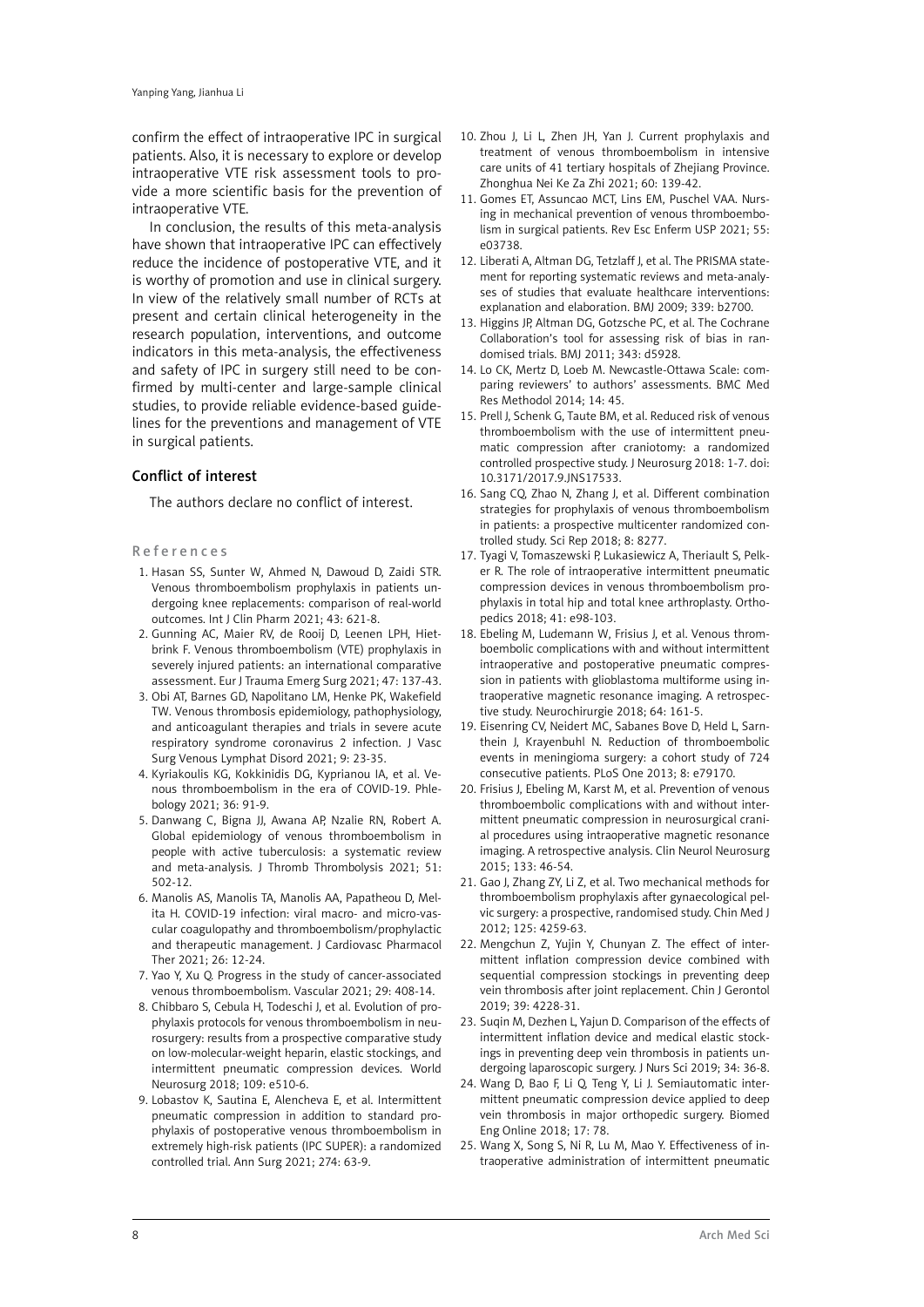compression in preventing deep vein thrombosis in lung cancer patients undergoing video-assisted thoracoscopic surgery lobectomy. J Thorac Dis 2019; 11: 2832-8.

- 26. Wei G, Songying Z, Wenwen L. Combination of antithrombotic pump and gradient compression stockings to prevent postoperative deep vein thrombosis in breast cancer patients. Chin J Pract Nurs 2018; 34: 1045-9.
- 27. Yuchi Z, Shudong Z, Mingwei Y. A randomized controlled study on the prevention of deep vein thrombosis of lower limbs after joint replacement with drugs combined with intermittent inflation and compression devices. Chin J Orthop 2015; 35: 1091-5.
- 28. Zhen KY, Zhai ZG. Progress of intermittent pneumatic compression device application in prevention of venous thromboembolism in inpatients. Zhonghua Jie He He Hu Xi Za Zhi 2020; 43: 599-603.
- 29. Amanatullah DF, Shah HN, Johnson B, Wall J. Mechanical compression augments venous flow equal to intermittent pneumatic compression. J Orthop Res 2020; 38: 2390-5.
- 30. Greenall R, Davis RE. Intermittent pneumatic compression for venous thromboembolism prevention: a systematic review on factors affecting adherence. BMJ Open 2020; 10: e037036.
- 31. Fan C, Jia L, Fang F, et al. Adjunctive intermittent pneumatic compression in hospitalized patients receiving pharmacologic prophylaxis for venous thromboprophylaxis: a systematic review and meta-analysis. J Nurs Scholarsh 2020; 52: 397-405.
- 32. Kakkos SK, Nicolaides AN, Caprini JA. Interpretation of the PREVENT study findings on the adjunctive role of intermittent pneumatic compression to prevent venous thromboembolism. Ann Transl Med 2020; 8: 725.
- 33. Wang Y, Huang D, Wang M, Liang Z. can intermittent pneumatic compression reduce the incidence of venous thrombosis in critically ill patients: a systematic review and meta-analysis. Clin Appl Thromb Hemost 2020; 26: 1076029620913942.
- 34. Kamachi H, Homma S, Kawamura H, et al. Intermittent pneumatic compression versus additional prophylaxis with enoxaparin for prevention of venous thromboembolism after laparoscopic surgery for gastric and colorectal malignancies: multicentre randomized clinical trial. BJS Open 2020; 4: 804-10.
- 35. Haykal T, Zayed Y, Dhillon H, et al. Meta-analysis of the role of intermittent pneumatic compression of the lower limbs to prevent venous thromboembolism in critically ill patients. Int J Low Extrem Wounds 2020: 1534734620925391. doi: 10.1177/1534734620925391.
- 36. Mancini S, Mariani F, Rossi A, Cioncoloni D, Ginanneschi F. Effects of elastic stockings on peripheral and central nervous system. Int Angiol 2020; 39: 155-60.
- 37. Shalhoub J, Lawton R, Hudson J, et al. Graduated compression stockings as adjuvant to pharmaco-thromboprophylaxis in elective surgical patients (GAPS study): randomised controlled trial. BMJ 2020; 369: m1309.
- 38. Gianesini S, Raffetto JD, Mosti G, et al. Volume control of the lower limb with graduated compression during different muscle pump activation conditions and the relation to limb circumference variation. J Vasc Surg Venous Lymphat Disord 2020; 8: 814-20.
- 39. Xu Y, Wang W, Zhen K, Zhao J. Healthcare professionals' knowledge, attitudes, and practices regarding graduated compression stockings: a survey of China's big-data network. BMC Health Serv Res 2020; 20: 1078.
- 40. Ho KM, Rao S, Nasim S, Rogers FB. Femoral venous catheterisation, lower limb pneumatic compression and

venous thromboembolism after severe trauma: a substudy of the da Vinci trial. Anaesth Intensive Care 2021; 49: 74-6.

- 41. Tang A, Zak S, Lygrisse K, et al. Discontinued use of outpatient portable intermittent pneumatic compression devices may be safe for venous thromboembolism prophylaxis in primary total knee arthroplasty using lowdose aspirin. J Knee Surg 2020. doi: 10.1055/s-0040- 1721092.
- 42. Chohan A, Abram S, Parkes A, Haworth L, Whitaker JC. Examination of a new mobile intermittent pneumatic compression device in healthy adults. J Wound Care 2020; 29: 370-4.
- 43. Iyama K, Ikeda S, Inokuma T, et al. How to safely prevent venous thromboembolism in severe trauma patients. Int Heart J 2020; 61: 993-8.
- 44. Gonzalez Della Valle A, Shanaghan KA, Nguyen J, et al. Multimodal prophylaxis in patients with a history of venous thromboembolism undergoing primary elective hip arthroplasty. Bone Joint J 2020; 102-B (7 Suppl B): 71-7.
- 45. Tubog TD. Combined intermittent pneumatic leg compression and pharmacological prophylaxis for prevention of venous thromboembolism. Orthop Nurs 2019; 38: 270-2.
- 46. Arabi YM, Al-Hameed F, Burns KEA, et al. Adjunctive intermittent pneumatic compression for venous thromboprophylaxis. N Engl J Med 2019; 380: 1305-15.
- 47. Jung YJ, Song KY. Quantifying the added value of low-molecular-weight heparin to intermittent pneumatic compression for preventing venous thromboembolic events under the risk-benefit perspective-reply. JAMA Surg 2019; 154: 271-2.
- 48. Holleck JL, Gunderson CG. Things we do for no reason: intermittent pneumatic compression for medical ward patients? J Hosp Med 2019; 14: 47-50.
- 49. Giuliano KK, Pozzar R, Hatch C. Thromboprophylaxis after hospitalization for joint replacement surgery. J Healthc Qual 2019; 41: 384-91.